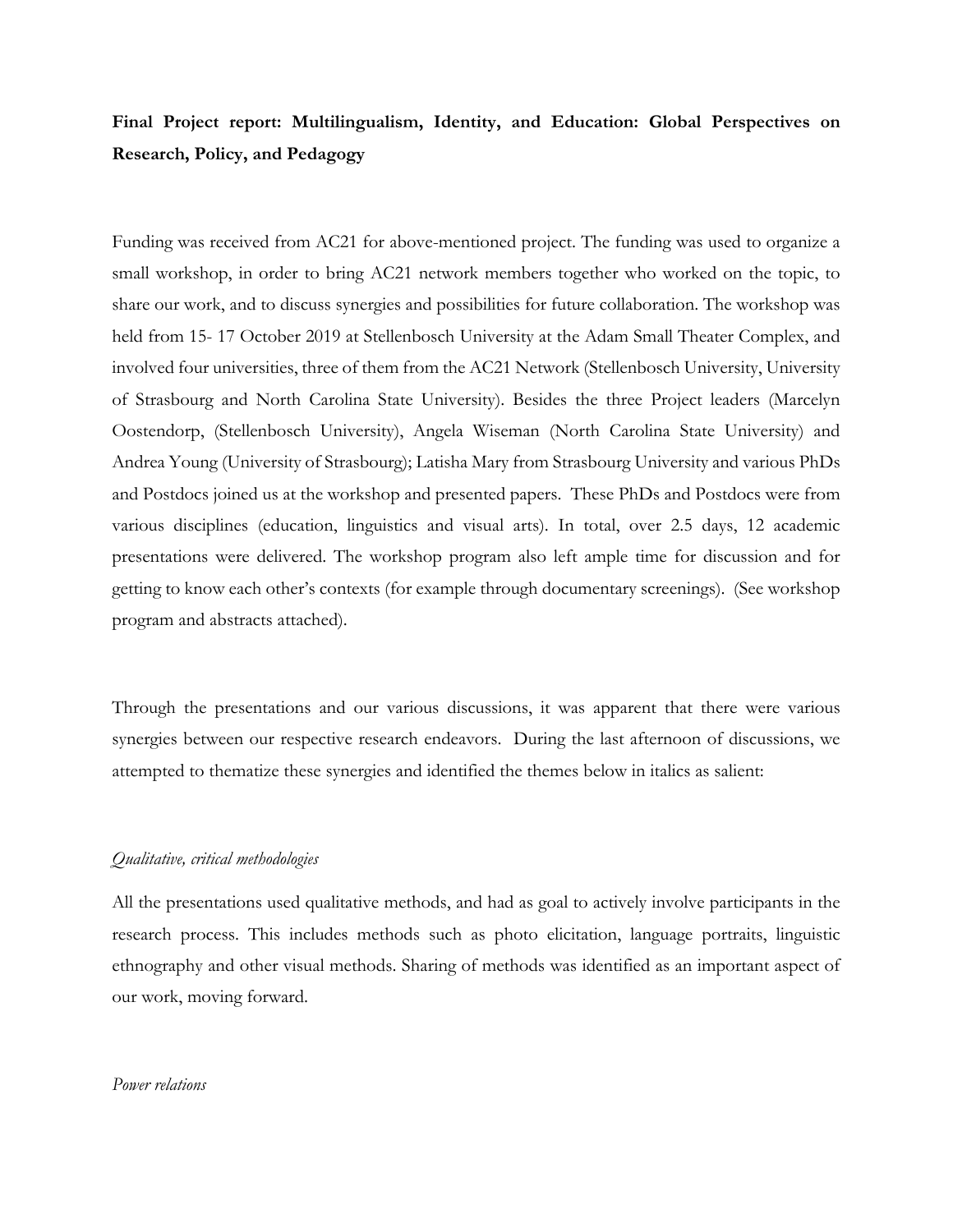The work presented during the workshop, all addressed issues of power. All the presentations addressed how through language more socially just and equitable education could be achieved. This particular theme cuts across various other dimensions, and opened up discussions about which methods and theoretical orientations would be best to achieve our goals, and how to communicate our findings in ways in which it will make a social impact, and influence policy makers.

#### *Space as a theoretical concept*

Space emerged as an important theoretical concept, be it- institutional or home space. We would like to further collectively explore how to challenge established ideas of spaces such as 'school' or 'home' and how gaps between spaces can (for example between home and school literacy practices) be bridged through technology.

It was decided that we should form thematic groups to take discussions around this further. We have already shared resources in these groups and are planning regular virtual meetings, and or discussions to keep the collaboration going.

In addition to the academic program- we also had discussions with Stellenbosch University's International Office about how through the institutional structures that are in place, we could continue to collaborate. Angela Wiseman is currently exploring the possibility of doing a teacher exchange with a group of teachers from the USA to South Africa. Andrea Young has had discussions with her international office to invite Marcelyn Oostendorp for a short term visit to Strasbourg University. Marcelyn Oostendorp is exploring funding possibilities for another workshop in which we can start discussing the possibility of a special issue of a journal. We have also had discussions with Stellenbosch University's African Doctoral Academy about jointly presenting a course on ethnographic methods.

In the meanwhile, we are all exploring other funding possibilities. The AC21 start-up-funding has enabled us to build up connections and networks across three continents and across academics of various levels of seniority.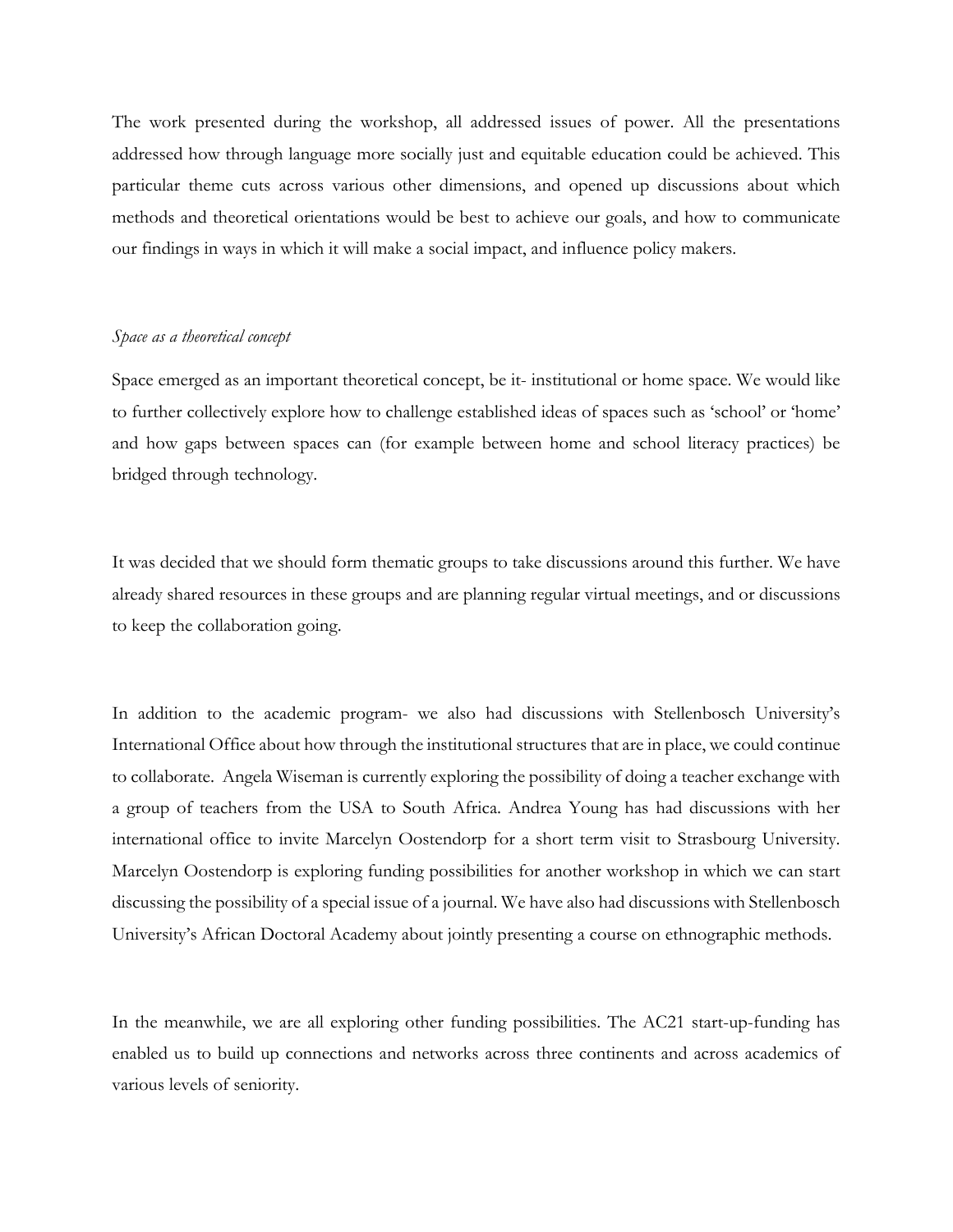# **Financial Report: Multilingualism, Identity, and Education: Global Perspectives on Research, Policy, and Pedagogy**

Funding was received from AC21 for above-mentioned project. The funding was used to organize a small workshop, in order to bring AC21 network members together who worked on the topic, to share our work, and to discuss synergies and possibilities for future collaboration. The workshop was held from 15- 17 October 2019 at Stellenbosch University at the Adam Small Theater Complex, and involved four universities, 3 of them from the AC21 Network (Stellenbosch University, University of Strasbourg and North Carolina State University.

Funding of \$10000 was awarded which when converted to the local currency was R140, 049. The university deducted R28009 in overheads. Marcelyn Oostendorp applied for a waiver for the overheads but this was not granted, as the university argued that the funder does not explicitly state that overheads cannot be paid from the grant. This was a significant reduction in the funding, as the overhead deduction could have funded two flight tickets for delegates from Europe.

The bulk of the funding was spent on transport and accommodation for the international delegates. With the funding we could pay return flights for Andrea Wiseman and Ashley Atkinson from Raleigh, USA to Cape Town South Africa, and for Latisha Mary and Andrea Young from Strasbourg to Cape Town. Accommodation for these delegates for 5 days was also paid. The rest of the funding was spent on venue hire, catering, and ground transport (such as airport transfer and transport to hotels). Below is a summary of the expenses in table format:

| <b>Expenses</b>         | Amount                               |  |
|-------------------------|--------------------------------------|--|
| University Overheads    | R28009                               |  |
| Flight tickets and      | R91442.71                            |  |
| accommodation           |                                      |  |
| Venue hire and catering | R <sub>25</sub> 131.79               |  |
| Ground transport        | R930                                 |  |
| Total                   | R <sub>145</sub> 5 <sub>13</sub> .50 |  |